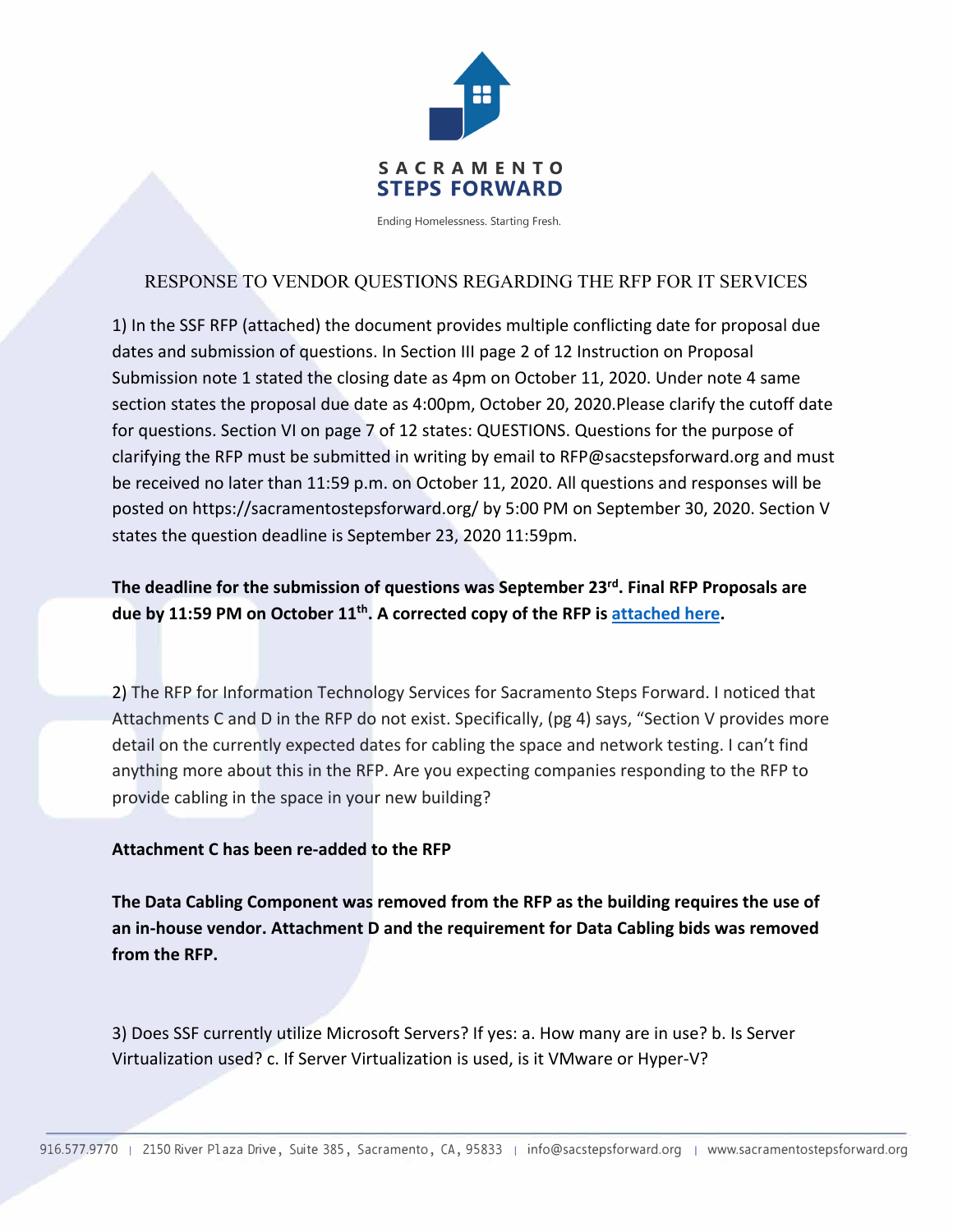**SSF does not currently have any servers. We are looking to add on premise servers to manage a local data warehouse for our Homeless Management Information System, local file storage/sharing, and managing a shared instance of QuickBooks. We are considering 2 or 3 servers and are looking for recommendations as to how to best meet our needs.**

**The following software/ applications, with varying resource requirements are listed below:** 

**Resource requirements are combination of two sets of criteria: (set1: CPU, Memory, Disk Space (DS) set2: Low, Medium, High):**

- **- Local MySQL server (med cpu, med memory, hi DS)**
- **- Tableau server (hi cpu, hi memory, med DS)**
- **- Local file storage/sharing (low cpu, low memory, hi DS)**
- **- Local Quickbooks (low cpu, med memory, med DS)**
- **- SFTP server (low cpu, low memory, med DS)**
- **- Local eMail server MS Exchange preferred (med cpu, med memory, med DS)**
- **- Software VPN server (low cpu, low memory, low DS)**

**The above software can be installed, in any combination, across a 2 or 3 server solution, so long as the hardware matched the resource requirements listed.**

4) Is SSF requesting specific costs for the projects listed on page 4, section B1 be included in the RFP response or can these be scoped after onboarding of the selected IT Provider?

### **SSF is requesting cost proposals for the installation and management of the servers as well as separate costs for IT support for our staff.**

5) Do SSF staff routinely work 24/7 or are they on-call only for after-hours work? We are trying to assess how much help desk support will be typical outside of M-F 7:00am to 5:30pm hours.

**SSF staff generally work from 7 am to 6pm. SSF is not a 24 hour operation.**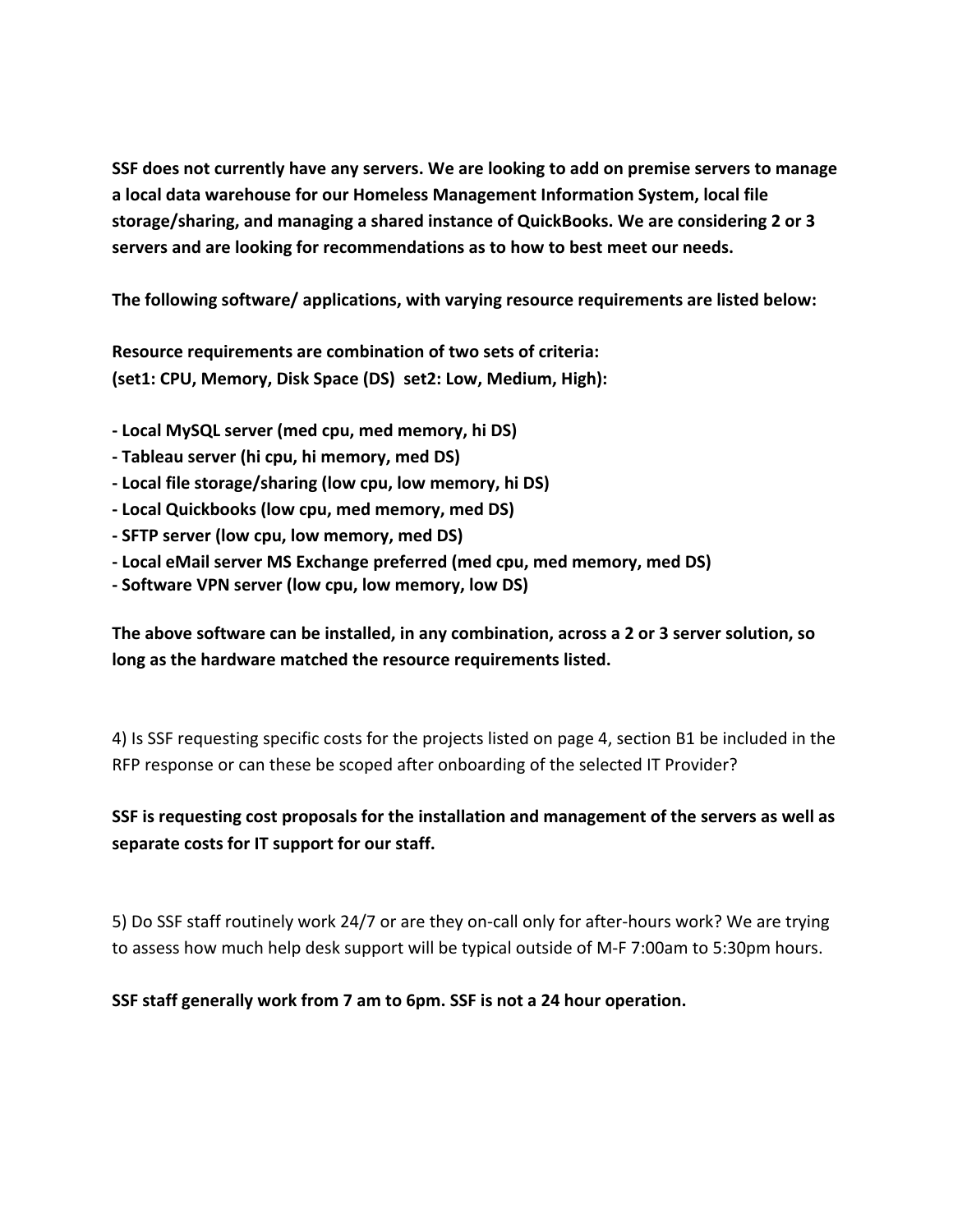6) On page 7, the RFP mentions an "Attorney Qualifications" section. We do not see that section in the RFP. If it is required for this RFP, please provide it with the answers to the other questions.

**Attorney Qualifications was a remnant from a previous RFP that we missed.**

7) Is there a sight walk available so that we can see the facility and the existing networking equipment?

**This is a new facility that is currently undergoing tenant improvement construction and no network equipment is currently installed. SSF is will schedule a site walkthrough at 9am on**  Wednesday, October 7<sup>th</sup>. To schedule your walkthrough appointment, please contact Alicia **Music. amusic@sacstepsforward.org**

8) Please provide the total of service support calls/help desk support requests over the past 12- 24-month period.

**Prior to September 2019, SSF was on a managed IT agreement and averaged 1 - 2 service calls per month. Since we have been managing in house, the requests have been higher as we have not been able to centrally manage changes and updates.**

9) For the RFP for IT Services would partial submissions be accepted? We offer an open source HMIS information system and reporting warehouse, but we do not offer in-person IT services.

**A partial RFP response is acceptable.** 

10) Please clarify which services are part of the planned contract and should be quoted now, and which services are options and will be quoted later, when needed.

**SSF is currently requesting quotes for the installation and management of hardware and software servers (see response #3). We would like a separate quote for IT management for our staff computers. Other services may be quoted as needed later**